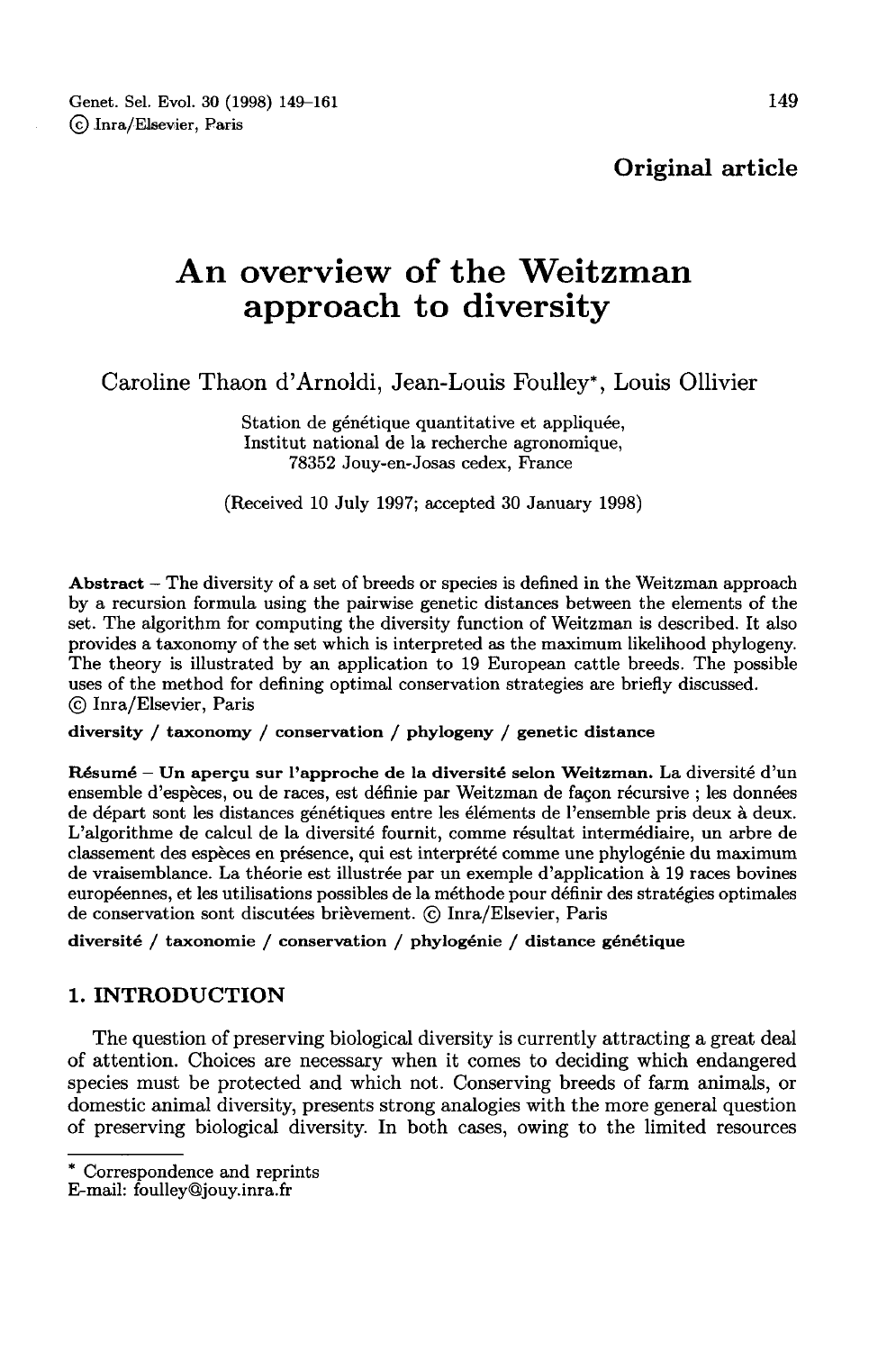which can be devoted to conservation, the central question is 'what to preserve' [6]. The choices are difficult and it would be much easier if an operational theoretical framework based on this concept of 'diversity' were available. As noted by Solow et al. [5], this concept of diversity itself appears to have not so far been precisely defined, apart from a few attempts which can be traced back to May [3].

An analytical framework able to guide actual conservation policy in a diversityimproving direction through the use of a diversity function has been provided by Weitzman, an economist, who has given an example of application to the problem of crane species conservation !8-10!. Since his theory is recent and almost unknown to animal geneticists (see, however, Cunningham  $[1]$  and Ollivier  $[4]$ ), and as it has not yet been used in the context of livestock breed diversity, we found it useful to describe it briefly and, as an illustration, to apply it to a set of cattle breeds.

# 2. THEORY

The method applies to 'elements' which may represent species, breeds, subspecies or any other operational taxonomic unit. Pairwise distances between elements are given, presenting basic properties of positivity, symmetry and nil distance of an element to itself. It is concerned with diversity between units; the theory ignores diversity due to variation within units.

# 2.1. Computing diversity

Computing diversities is straightforward if one knows how much the addition of one element, say  $j$ , increases the diversity of a given set  $Q$ . Intuitively, the magnitude of the gain should be related to how different the new element is from the set  $Q$ ; the more different j is from  $Q$ , the greater the gain. This difference is measured by the distance  $d(j, Q)$ . Here, the distance from a point j to a set Q is defined, as usual in set theory, by  $\min_{i\in Q}d(i, j)$ , in other words, the distance between j and its closest neighbour in Q.

More precisely, the intuitive property of the diversity function (which will be called  $V$  from now on) is the 'monotonicity in species': the gain of one element increases the diversity by at least  $d(j, Q)$ 

$$
V(Q \cup j) \geqslant V(Q) + d(j, Q) \tag{1}
$$

However, this is too loose a property to define a unique function. In fact, we will consider  $(1)$  as general conditions to satisfy for any member i withdrawn from the whole set  $S$ , i.e.

$$
V(S) \geqslant V(S\backslash i) + d(i, S\backslash i), \quad \forall i \in S \tag{2}
$$

where  $\setminus$  is the complement set symbol, i.e. here  $S\setminus i$  stands for S without i.

Let  $V'_i$  be defined as  $V'_i = V(S \backslash i) + d(i, S \backslash i)$ . For a given set S, the value of  $V'$ will depend on the element i chosen so that  $V(S)$  should verify:

$$
V(S) \geq V'_1, V(S) \geq V'_2, \dots, V(S) \geq V'_i
$$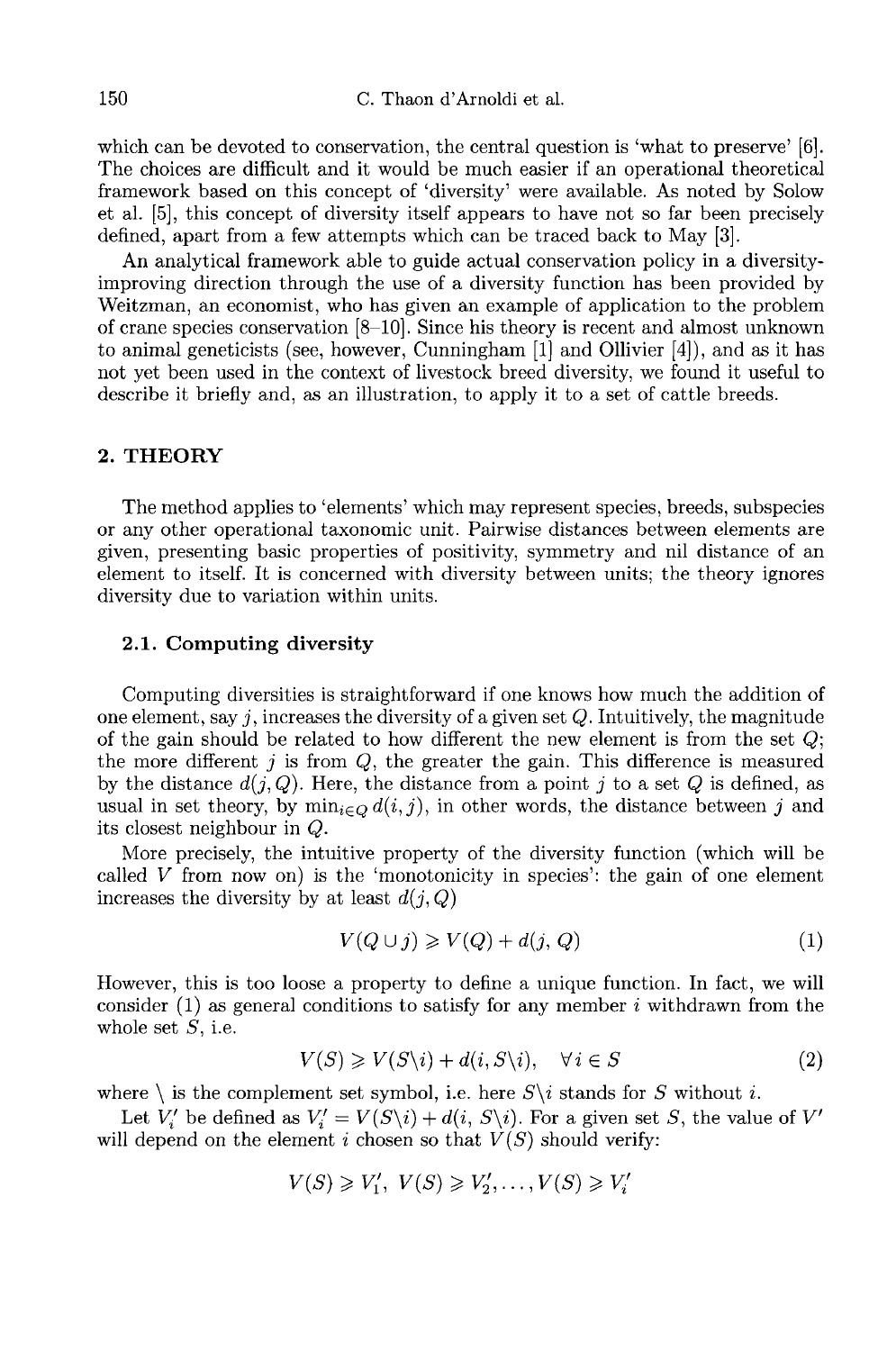If such a condition holds for the largest  $V_i'$ , it will also be true for all the other ones since:

$$
V(S) \ge \max_{i \in S} V'_i \Longrightarrow V(S) \ge V'_i, \quad \forall i \in S
$$
 (3)

According to (2), all the functions having larger values than  $V_i'$  also meet the criterion; to make the definition of  $V(S)$  unique, it will be restricted to the lowest one (minimum of  $V$ ), i.e. precisely to that equal to  $V_i'$ . This leads to the recursive definition of the Weitzman diversity function as:

$$
V(S) = \max_{i \in S} [V(S \backslash i) + d(i S \backslash i)] \tag{4}
$$

with the initial conditions

 $V(i) = K$ 

The value of K is taken by Weitzman  $[8, 9]$  as a normalizing constant which computationally can be set to zero.

Equation (4) provides a unique function having some interesting properties: - the 'twin property': the addition of an element which is identical to an element of  $S$  does not increase  $V$ ;

- the monotonicity in species [see (1)];<br>- the continuity in distances: if the pairwise distances in set S are slightly modified, the modification of diversity is slight too;

- the monotonicity in distances; if every pairwise distance in set S is increased, the diversity of S increases too.

These properties are fundamental. They have the merit to remove ambiguity and to lay down the definition of diversity on simple and rigorous principles. In particular, the property of continuity in distances is of critical importance for any utilization of the results, given that there is some uncertainty on the real values of the pairwise distances.

## 2.2. The fundamental representation theorem

The dynamic programming recursion of equation  $(4)$  involves n! calculations, n being the number of elements. Fortunately, the following property allows us to reduce this computation to  $2<sup>n</sup>$  calculations. The dynamic programming recursion produces, as a secondary result, a graphical representation of the relations between the elements.

#### 2.2.1. Link property

By definition, and as shown previously, there exists an element  $i$  in any set S for which the maximum of equation  $(4)$  is achieved:

$$
V(S) = V(S \backslash i) + d(i, S \backslash i)
$$
\n<sup>(5)</sup>

Weitzman has shown that the element i in  $d(i, S \setminus i)$  is one of the two closest  $V(S) = V(S \backslash i) + d(i, S \backslash i)$  (5)<br>Weitzman has shown that the element *i* in  $d(i, S \backslash i)$  is one of the two closest<br>neighbours in S, i.e.  $d(i, S \backslash i) = \min_{u,v \in S} d(u,v)$ . In other words, there exists an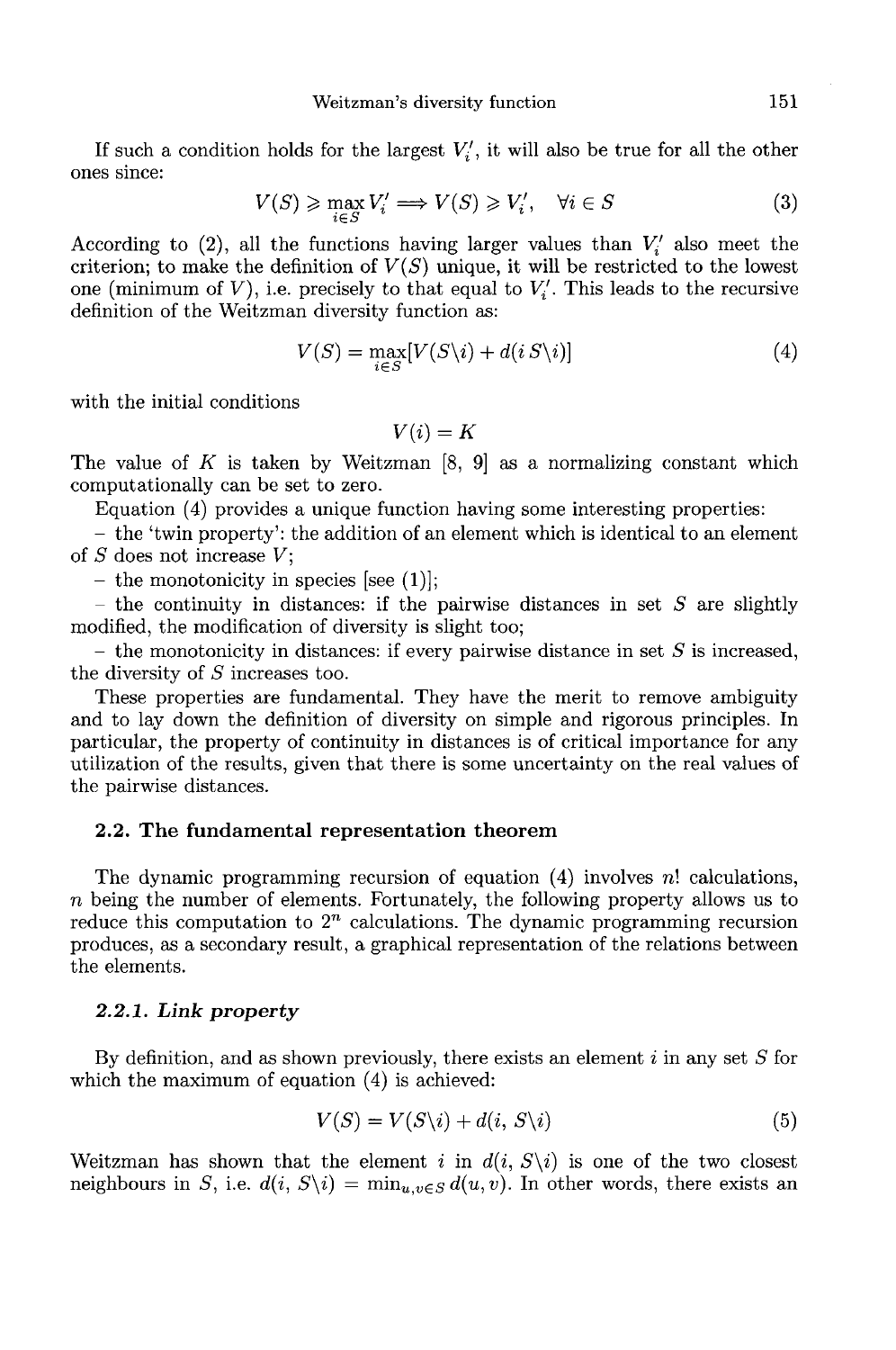element  $i$  in  $S$  the loss of which involves a minimal reduction of diversity equal to  $d(i, S\backslash i)$ . This element is called the link.

# 2.2.2. Theorem

Having identified such a pair  $(i, j)$ , how will we know which one is the link? Remember from (3) that  $V(S) = \max(V'_i, V'_i)$ . Now  $V'_i = d(i, j) + V(S \backslash i)$ , and  $V_i' = d(i, j) + V(S \backslash j)$  so that the link is the element satifying max  $\{V(S \backslash i), V(S \backslash j)\}.$ The dynamic programming recursion becomes:

> $V(S) = d[q(S), h(S)] + \max \{V[S \setminus q(S)], V[S \setminus h(S)]\}$  $(6)$

where, using Weitzman's notations, the element  $g(S)$ , satisfying max  $[V(S\gtrsim g)]$ ,  $V(S\backslash h)$  is called the link, the other one,  $h(S)$ , is the representative.

A proof of the theorem can easily be written by mathematical induction with respect to the size of the set S.

#### 2.2.3. Algorithm and graphical representation by a taxonomic tree

Applying equation (6) recursively generates a rooted directed tree whose twigtips are the elements of the set S and the nodes are the unknown 'ancestors'.

The different steps of the algorithm to be applied recursively are (beginning with the value of diversity set to zero):

i) find the two closest neighbours i and j among the elements of S and add  $d(i, j)$ to diversity;

ii) determine the link  $q$  and the representative  $h$  by using the property:

$$
g = \operatorname{argmax} \{ V(S \setminus g), V(S \setminus h) \};
$$

iii) given  $V(S) = d(g, h) + V(S\g)$ , consider a new set without the link g, i.e.  $S\setminus q$ ;

iv) return to i) until the size of the current set reaches 1; then add the constant K defined in (4) to diversity and stop.

While drawing the tree, it is useful to place the link  $g$  between the representative h and the closest neighbour of h in  $Q \gtrsim Q$  being the subset whose diversity is computed at this step. Intuitively, it means that the loss of the link is less consequential for the diversity than the loss of any other element. It presents the advantage of allowing only one symmetry through the possible representations for the tree, while most hierarchical clustering methods result in a number of possible representations by rotation of the branches. The diversity of the set S can be read on the tree as the sum of the branch lengths, or the sum of the ancestor ordinates.

Weitzman also showed that the particular tree generated by the dynamic recursion algorithm in (6) and steps i-iv can be interpreted as the tree maximizing the probability that all of elements of  $S$  exist at the current time (see Appendix).

An APL2 program has been written to run the computations on Unix and Microsoft platforms. It is available upon request from the authors.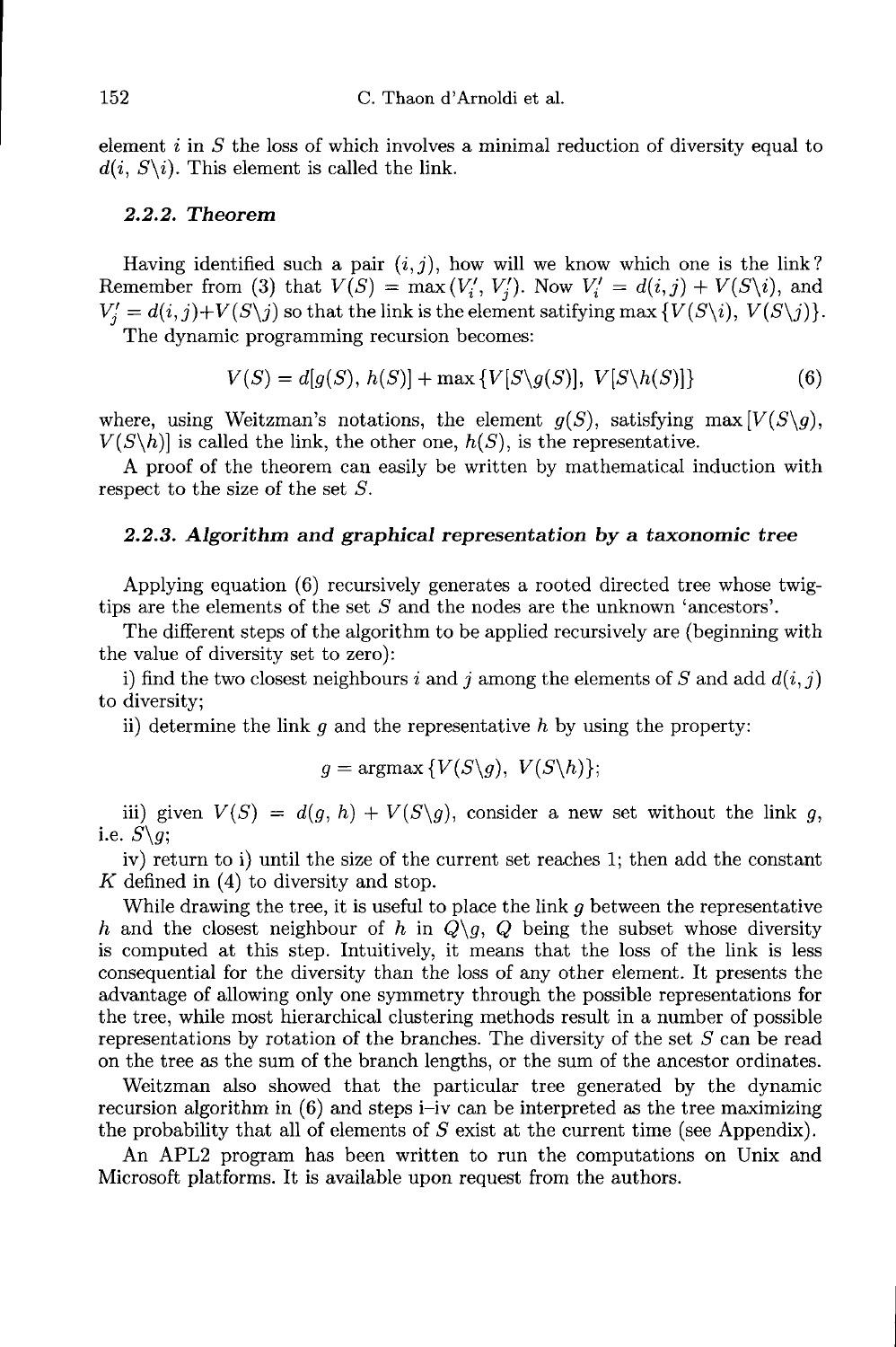#### 2.2.4. Example

Let us consider a set of four primate species. Pairwise distances are given in the following matrix (data are provided by Weitzman  $[9]$ ):

|            | Go  | Or  | HyL | <b>HyS</b> |
|------------|-----|-----|-----|------------|
| Go         | 0   | 357 | 532 | 498        |
| Or         | 357 | 0   | 477 | 488        |
| HyL        | 532 | 477 | 0   | 126        |
| <b>HyS</b> | 498 | 488 | 126 | 0          |

The closest neighbours to be found in the set {Go, Or, HyL, HyS} are HyL and HyS.

 $V\{\text{Go}, \text{Or}, \text{HyL}, \text{HyS}\} = \max[V\{\text{Go}, \text{Or}, \text{HyL}\}, V\{\text{Go}, \text{Or}, \text{HyS}\}] + d(\text{HyS}, \text{HyL})$ 

Now we need to know which element is the link in the couple (HyL, HyS). The following matrices contain pairwise distances for the subsets {Go, Or, HyL} and {Go, Or, HyS}:

|     | $Go \mid Or$ |             | $\bf{HyL}$ |              |                | $Go \mid Or \mid HyS$ |                  |
|-----|--------------|-------------|------------|--------------|----------------|-----------------------|------------------|
| Go  | $\mathbf 0$  | 357         | 532        | Go           | $\overline{0}$ | 357                   | 498              |
| Or  | 357          |             | 477        | Or           | 357            | $\bf{0}$              | 488              |
| HyL | 532          | $\vert$ 477 |            | $_{\rm HyS}$ | 498            | 488                   | $\boldsymbol{0}$ |

 $V\{\text{Go}, \text{Or}, \text{HyL}\} = d(\text{Go}, \text{Or}) + \max[V\{\text{Go}, \text{HyL}\}, V\{\text{Or}, \text{HyL}\}]$  $= d(G_O, Or) + d(G_O, HyL)$  (so Or is the link element in  $\{Go, Or, HyL\})$  $= 889$ 

$$
V\{\text{Go, Or, HyS}\} = d(\text{Go, Or}) + \max \{V\{\text{Or, HyS}\}, V\{Go, HyS\}\}
$$
  
=  $d(\text{Go, Or}) + d(\text{Go, HyS})$  (so Or is the link element in  
{Go, Or, HyS})  
= 855

 $V\{\text{Go}, \text{Or}, \text{HyL}\} > V\{\text{Go}, \text{Or}, \text{HyS}\}\$ , thus we have determined that the link element in the couple (HyL, HyS) is HyS, and consequently the representative is HyL. Considering the remaining set after the suppression of the link element, i.e. {Go, Or, HyL} we found that the closest neighbours are (Go, Or), with Or as the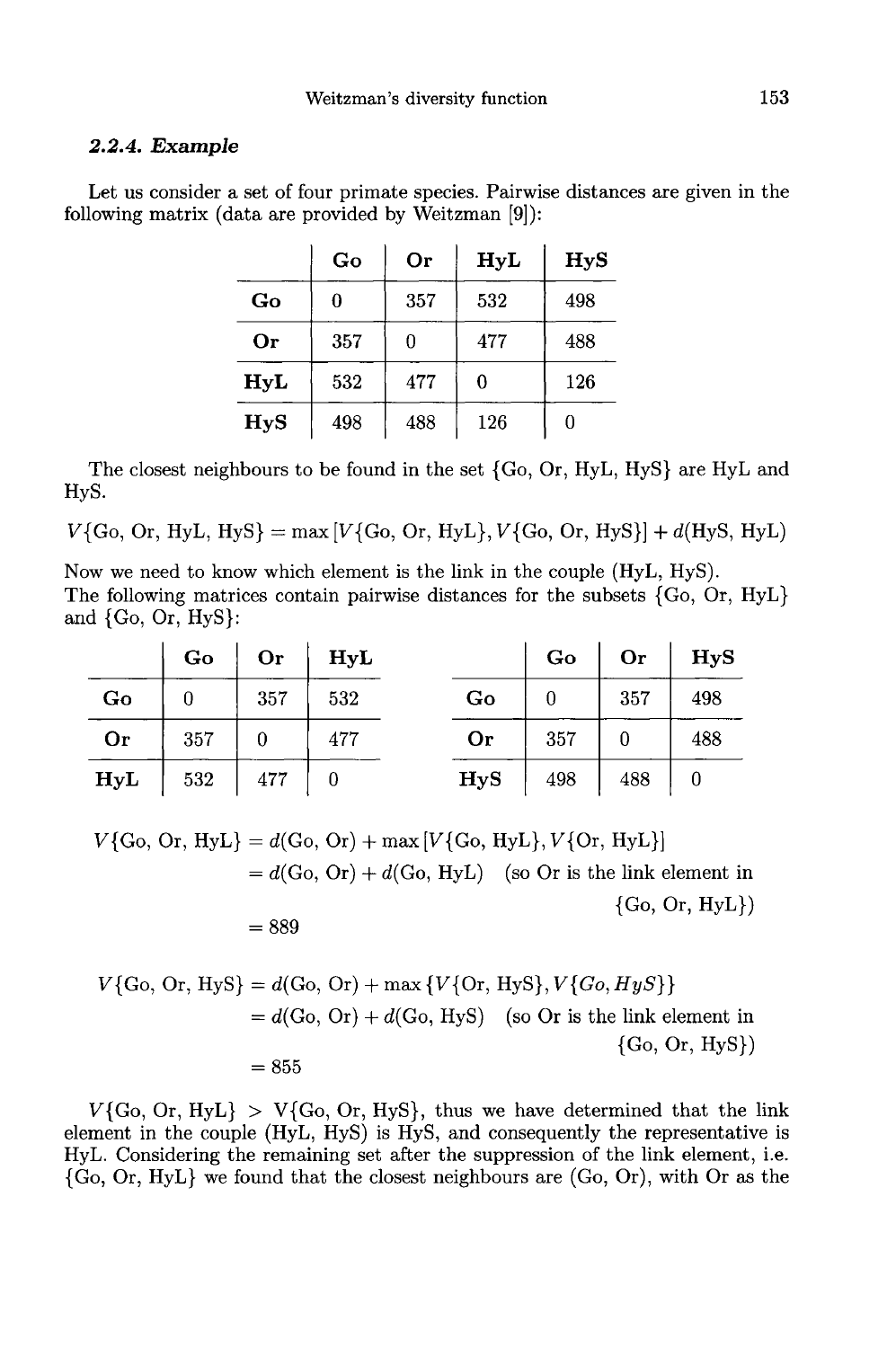link element. This information then makes it possible to compute the total diversity, which is worth  $1015 = d(G_0, HyL) + d(G_0, Or) + d(HyL, HyS)$ , and to draw the corresponding taxonomic tree (figure 1).

The link HyS in {Go, Or, HyL, HyS} is placed between the representative HyL and the closest neighbour Or of HyL in  $\{Go, Or, HyL\}$ . The link Or in  $\{Go, Or,$ HyL} is then placed between the representative Go and the closest neighbour HyL of Go in {Go, HyL}, resulting in a final order of Go, Or, HyS, HyL.



Figure 1. Dendogram of relationships among four species of primates.

# 3. APPLICATION: EXAMPLE OF EUROPEAN CATTLE BREEDS

# 3.1. Evaluation of diversity

The Weitzman method has been applied to data collected by F. Grosclaude [2] on biochemical polymorphisms (11 blood group loci and the locus of blood serum transferrin and that of beta-casein) of 19 European cattle breeds, including 18 French breeds and the British Shorthorn. This latter was included because of its Durham ancestor that has been introduced in some French regions during the last century. The authors calculated the Nei standard distances considering the 13 polymorphic loci (table 1). Results of the different steps of the computations of diversity are shown in table II.

The graphical representation of the result is shown in *figure 2*. A clear discrimination is observed between two groups i.e. i) a first group made of Northern dairy breeds (Frisonne, Flamande, Maine Anjou, Shorthorn) and ii) another group involving beef and hardy breeds of the Center and West part of France (Salers, Aubrac, Limousine, Charolais, Ferrandaise, Blonde d'Aquitaine) as well as Western and Eastern dual purpose breeds (e.g. Pie Rouge, Abondance, Tarentaise, Brune des Alpes, Bretonne Pie-Noire, Montbéliarde and Parthenaise); the original location of the Normande breed between those two groups as already mentioned by Grosclaude et al. [2] should also be noted.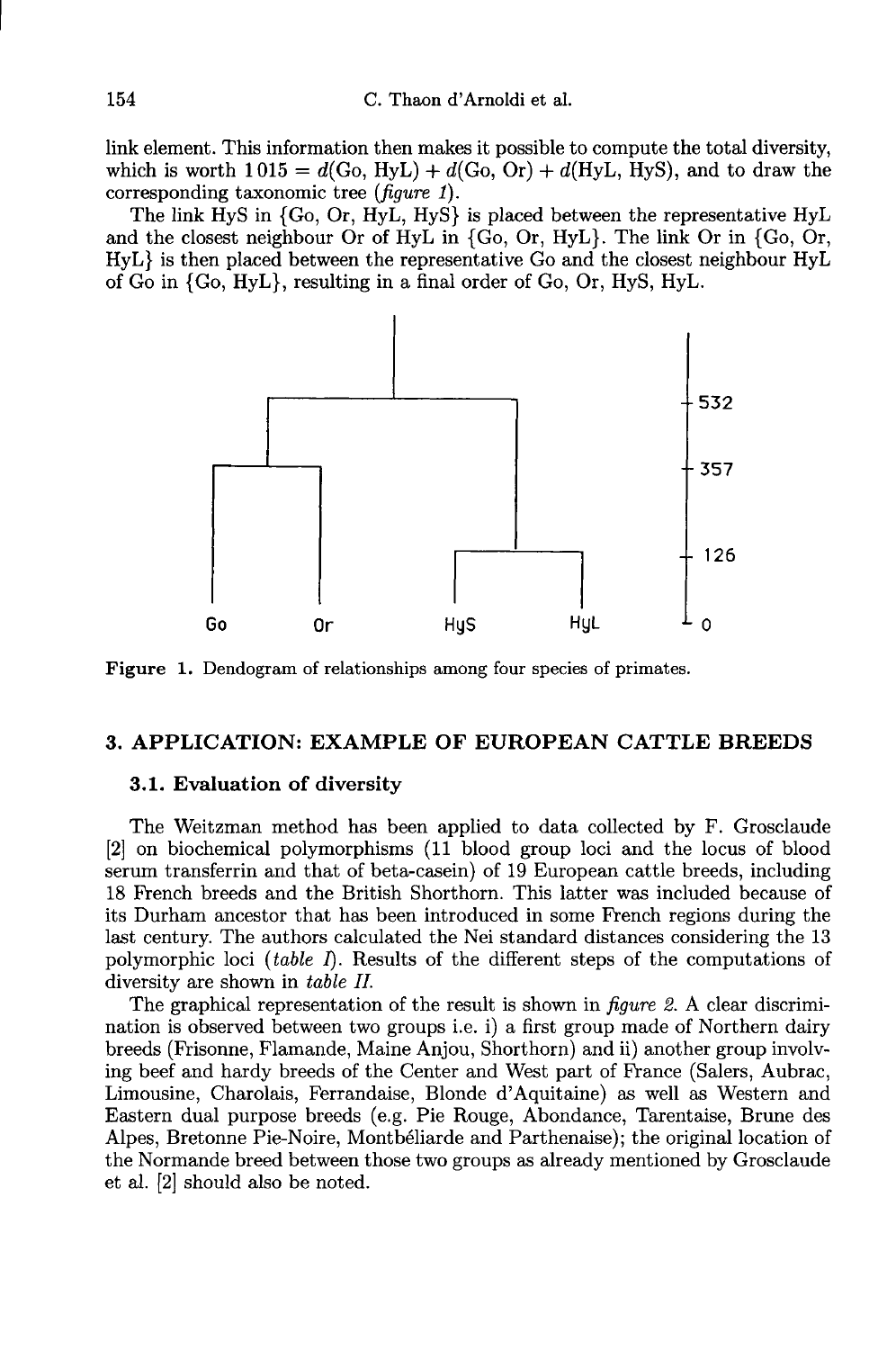|                                | $_{\mathbf{z}}^{\mathsf{o}}$                                               | HO                                                                                                                                                                                                                                                                                          | Á                          | ΒR                                             | EE                       | ÁM                                                         | QM                           | ၟ                        | ደ | ĽÁ                     | JD | AB                                          | $\mathbf{S}^{\mathbf{A}}$ | l<br>B                                                        | Ę                                                 | 모                      | ΒЬ | $\mathbf{I}$                     | <b>HS</b>                 |
|--------------------------------|----------------------------------------------------------------------------|---------------------------------------------------------------------------------------------------------------------------------------------------------------------------------------------------------------------------------------------------------------------------------------------|----------------------------|------------------------------------------------|--------------------------|------------------------------------------------------------|------------------------------|--------------------------|---|------------------------|----|---------------------------------------------|---------------------------|---------------------------------------------------------------|---------------------------------------------------|------------------------|----|----------------------------------|---------------------------|
|                                |                                                                            |                                                                                                                                                                                                                                                                                             |                            |                                                |                          |                                                            |                              |                          |   |                        |    |                                             |                           |                                                               |                                                   |                        |    |                                  |                           |
| <b>SB TEEZZSE TEER TEER 75</b> | ្នុងឆ្នូននិងនិងដូនទី១៩ អ្នក ឬ មាន<br>ប្រជាជននិងនិងដូចខ្លួន ដូច ដូច ដូច ដូច | $\frac{3}{2}$ , E $\frac{2}{3}$ , E $\frac{2}{3}$ , E $\frac{2}{3}$ , E $\frac{2}{3}$ , E $\frac{2}{3}$ , E $\frac{2}{3}$ , E $\frac{2}{3}$ , E $\frac{2}{3}$ , E $\frac{2}{3}$ , E $\frac{2}{3}$ , E $\frac{2}{3}$ , E $\frac{2}{3}$ , E $\frac{2}{3}$ , E $\frac{2}{3}$ , E $\frac{2}{3}$ | 856 - 75663393973888837396 | <del>9</del><br>육육ਲ - ※※북영음은 중 영영 국문ະ ※ ※ \$ 후 | 805880888585585588585568 | ភ្គុំ និង ទី ទី ទី ទី ទី ទី ទី ទី ទី ដូ និង ដូ និង និង និង | \$83338\$ FRA\$\$R##\$\$\$88 | 88438857 588875885885888 |   | 88182888886 8825568888 |    | F 3 3 3 3 3 5 4 3 5 5 6 6 7 3 3 5 6 3 4 5 6 |                           | <u> 국가 영국 중 영국 중 영국 영영 중 영국 중 영국 중 영국 중 정 정 정 정 정 정 정 정 영</u> | 138859628666362655 8968<br>13885968666866655 8968 | 1883838858886065386088 |    | 58 \$\$£¤ \$88 \$88 \$48 \$48 \$ | $11889888715338723831355$ |
|                                |                                                                            |                                                                                                                                                                                                                                                                                             |                            |                                                |                          |                                                            |                              |                          |   |                        |    |                                             |                           |                                                               |                                                   |                        |    |                                  |                           |
|                                |                                                                            |                                                                                                                                                                                                                                                                                             |                            |                                                |                          |                                                            |                              |                          |   |                        |    |                                             |                           |                                                               |                                                   |                        |    |                                  |                           |
|                                |                                                                            |                                                                                                                                                                                                                                                                                             |                            |                                                |                          |                                                            |                              |                          |   |                        |    |                                             |                           |                                                               |                                                   |                        |    |                                  |                           |
|                                |                                                                            |                                                                                                                                                                                                                                                                                             |                            |                                                |                          |                                                            |                              |                          |   |                        |    |                                             |                           |                                                               |                                                   |                        |    |                                  |                           |
|                                |                                                                            |                                                                                                                                                                                                                                                                                             |                            |                                                |                          |                                                            |                              |                          |   |                        |    |                                             |                           |                                                               |                                                   |                        |    |                                  |                           |
|                                |                                                                            |                                                                                                                                                                                                                                                                                             |                            |                                                |                          |                                                            |                              |                          |   |                        |    |                                             |                           |                                                               |                                                   |                        |    |                                  |                           |
|                                |                                                                            |                                                                                                                                                                                                                                                                                             |                            |                                                |                          |                                                            |                              |                          |   |                        |    |                                             |                           |                                                               |                                                   |                        |    |                                  |                           |
|                                |                                                                            |                                                                                                                                                                                                                                                                                             |                            |                                                |                          |                                                            |                              |                          |   |                        |    |                                             |                           |                                                               |                                                   |                        |    |                                  |                           |
|                                |                                                                            |                                                                                                                                                                                                                                                                                             |                            |                                                |                          |                                                            |                              |                          |   |                        |    |                                             |                           |                                                               |                                                   |                        |    |                                  |                           |
|                                |                                                                            |                                                                                                                                                                                                                                                                                             |                            |                                                |                          |                                                            |                              |                          |   |                        |    |                                             |                           |                                                               |                                                   |                        |    |                                  |                           |
|                                |                                                                            |                                                                                                                                                                                                                                                                                             |                            |                                                |                          |                                                            |                              |                          |   |                        |    |                                             |                           |                                                               |                                                   |                        |    |                                  |                           |
|                                |                                                                            |                                                                                                                                                                                                                                                                                             |                            |                                                |                          |                                                            |                              |                          |   |                        |    |                                             |                           |                                                               |                                                   |                        |    |                                  |                           |
|                                |                                                                            |                                                                                                                                                                                                                                                                                             |                            |                                                |                          |                                                            |                              |                          |   |                        |    |                                             |                           |                                                               |                                                   |                        |    |                                  |                           |
|                                |                                                                            |                                                                                                                                                                                                                                                                                             |                            |                                                |                          |                                                            |                              |                          |   |                        |    |                                             |                           |                                                               |                                                   |                        |    |                                  |                           |
|                                |                                                                            |                                                                                                                                                                                                                                                                                             |                            |                                                |                          |                                                            |                              |                          |   |                        |    |                                             |                           |                                                               |                                                   |                        |    |                                  |                           |
|                                |                                                                            |                                                                                                                                                                                                                                                                                             |                            |                                                |                          |                                                            |                              |                          |   |                        |    |                                             |                           |                                                               |                                                   |                        |    |                                  |                           |
|                                |                                                                            |                                                                                                                                                                                                                                                                                             |                            |                                                |                          |                                                            |                              |                          |   |                        |    |                                             |                           |                                                               |                                                   |                        |    |                                  |                           |

Table I. Nei standard<sup>a</sup> distances among cattle breeds (from Grosclaude et al. [2]).

 $^{\rm a}$  Values multiplied by 10 000.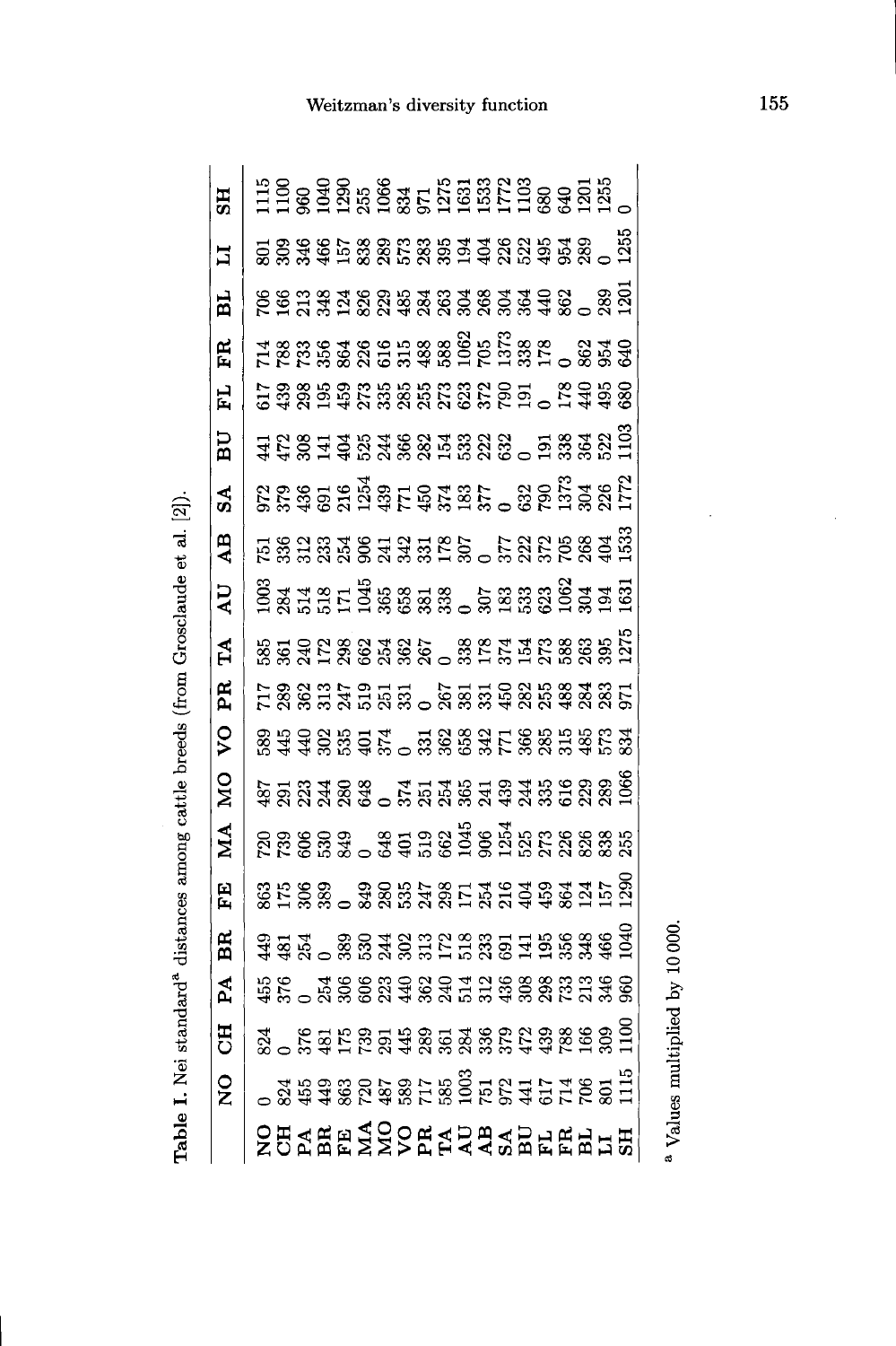| Representative            | Link                   | d(g, h)                        |                        | Diversity |
|---------------------------|------------------------|--------------------------------|------------------------|-----------|
| (h)                       | (g)                    |                                |                        | (V)       |
| BL                        | FE                     | 124                            |                        | 124       |
| $_{\rm BR}$               | BU                     | 141                            |                        | 265       |
| CH                        | BL                     | 166                            |                        | 431       |
| BR                        | TA                     | 172                            |                        | 603       |
| FR                        | FL                     | 178                            |                        | 781       |
| SA                        | AU                     | 183                            |                        | 964       |
| PA                        | MO                     | 223                            |                        | 1187      |
| <b>FR</b>                 | MA                     | 226                            |                        | 1413      |
| <b>SA</b>                 | $\mathbf{L}\mathbf{I}$ | 226                            |                        | 1639      |
| AB                        | $_{\rm BR}$            | 233                            |                        | 1872      |
| CH                        | PR                     | 289                            |                        | 2161      |
| PA                        | AВ                     | 312                            |                        | 2473      |
| FR                        | <b>VO</b>              | 315                            |                        | 2788      |
| <b>PA</b>                 | CH                     | 376                            |                        | 3164      |
| SA                        | PA                     | 436                            |                        | 3600      |
| SН                        | <b>FR</b>              | 640                            |                        | 4240      |
| SA                        | NO                     | 972                            |                        | 5212      |
| SA                        | <b>SH</b>              | 1772                           |                        | 6984      |
| Abbreviations:            |                        | Tarine                         | TA                     |           |
| $\rm Normande$            | NO                     | $\mathop{\rm Aubrac}\nolimits$ | AU                     |           |
| Charolaise                | <b>CH</b>              | $A$ bondance                   | AВ                     |           |
| Parthenaise               | PA                     | Salers                         | SA                     |           |
| <b>Bretonne Pie Noire</b> | BR                     | Brune                          | BU                     |           |
| Ferrandaise               | FE                     | Flamande                       | FL                     |           |
| Maine Anjou               | MA                     | Frisonne Pie Noire             | FR.                    |           |
| Montbéliarde              | MО                     | Blonde d'Aquitaine             | BL                     |           |
| Vosgienne                 | VO                     | Limousine                      | $\mathbf{L}\mathbf{I}$ |           |
| Pie Rouge de l'Est        | <b>PR</b>              | Shorthorn                      | SH                     |           |

Table II. Ordinates of the nodes.

Current population sizes in some of those breeds are so restricted that they are said to be endangered: e.g. Bretonne Pie Noire, Ferrandaise, Vosgienne or the Shorthorn.

The Weitzman method allows us to quantify the loss of diversity caused by the extinction of any subset among the 19 original breeds. By looking at the tree it is evident that the extinction of the Shorthorn causes a much greater loss of diversity than the extinction of the Flamande, whose distance from its closest neighbour, the Frisonne Pie Noire, is quite small.

By computing the diversities of the initial set of breeds and the set minus the Flamande, or the Shorthorn, or both the Flamande and the Shorthorn, one finds that the loss of the set Flamande + Shorthorn induces a reduction of diversity equal to the sum of the reductions caused by the loss of each of these breeds. This property of additivity is related to the degree of 'independence' between the two breeds. On the other hand, if the extinctions of the Montb6liarde and the Parthenaise were in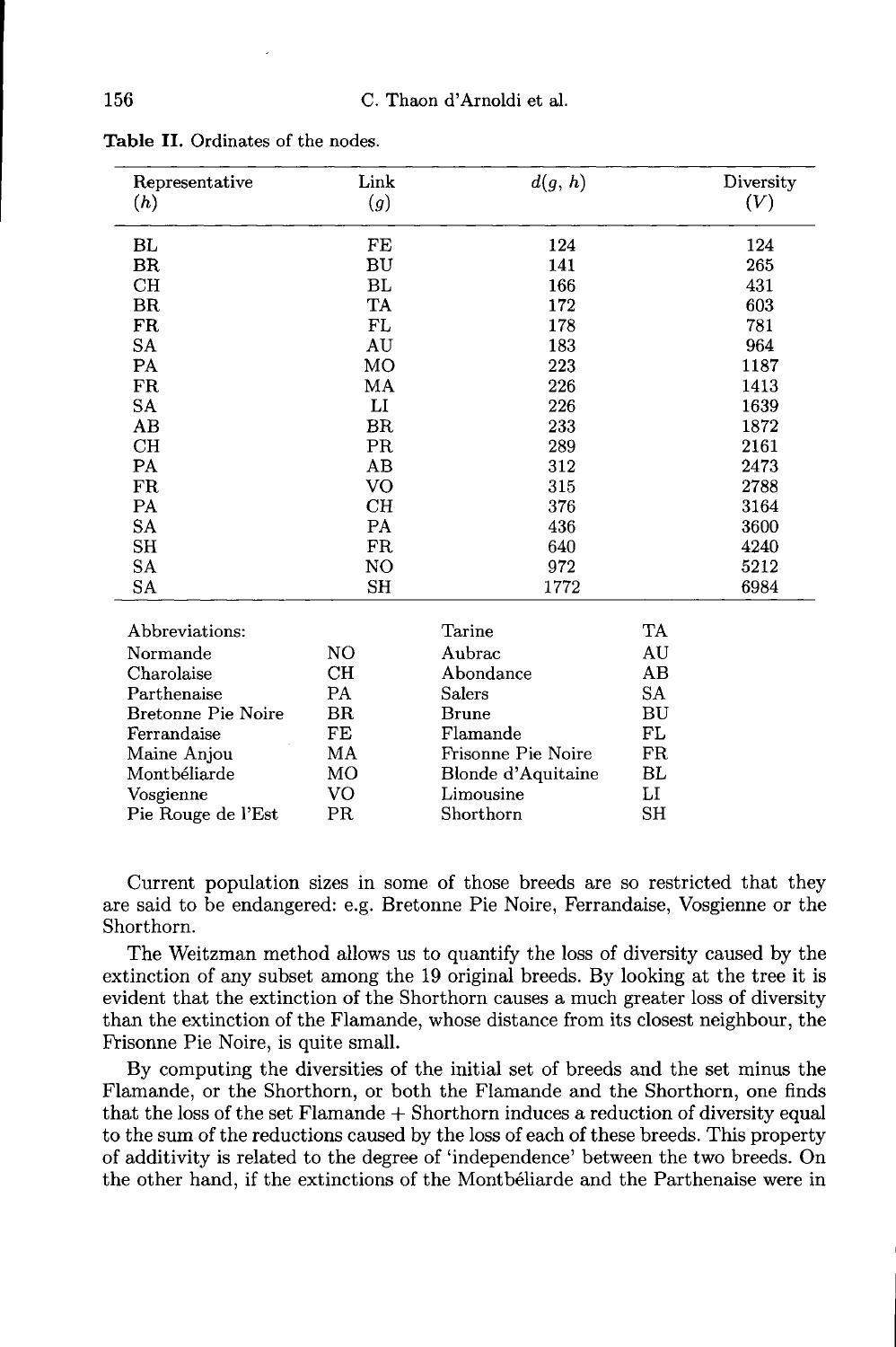

**Figure 2.** Dendograms of relationships among 19 cattle breeds (Weitzman's method).

question, the sum of the two would not exactly equal the magnitude of this joint loss. These breeds cannot be considered as independent from each other.

| Diversity of the initial set                                                        | 6 984                 |                                                               |
|-------------------------------------------------------------------------------------|-----------------------|---------------------------------------------------------------|
| $Loss of Shorthorn + Flamande$<br>Loss of Shorthorn<br>Loss of Flamande             | 5509<br>5 687<br>6806 | $\begin{array}{c} (-1475) \\ (-1297) \end{array}$<br>$(-178)$ |
| $Loss of Montbéliarde + Parthenaise$<br>Loss of Montbéliarde<br>Loss of Parthenaise | 6418<br>6761<br>6659  | $(-566)$<br>$(-223)$<br>$(-325)$                              |

The loss of diversity caused by the extinction of a set of breeds can be estimated by the sum of the ordinates of the nodes that would disappear from the tree if the extinct breeds were to be removed, without any other change. Thus, just by looking at the tree, it is obvious than the loss of the Normande would decrease the diversity eight or nine times more than the loss of the Blonde d'Aquitaine, and even more than the loss of a set including Charolaise, Ferrandaise and Blonde d'Aquitaine.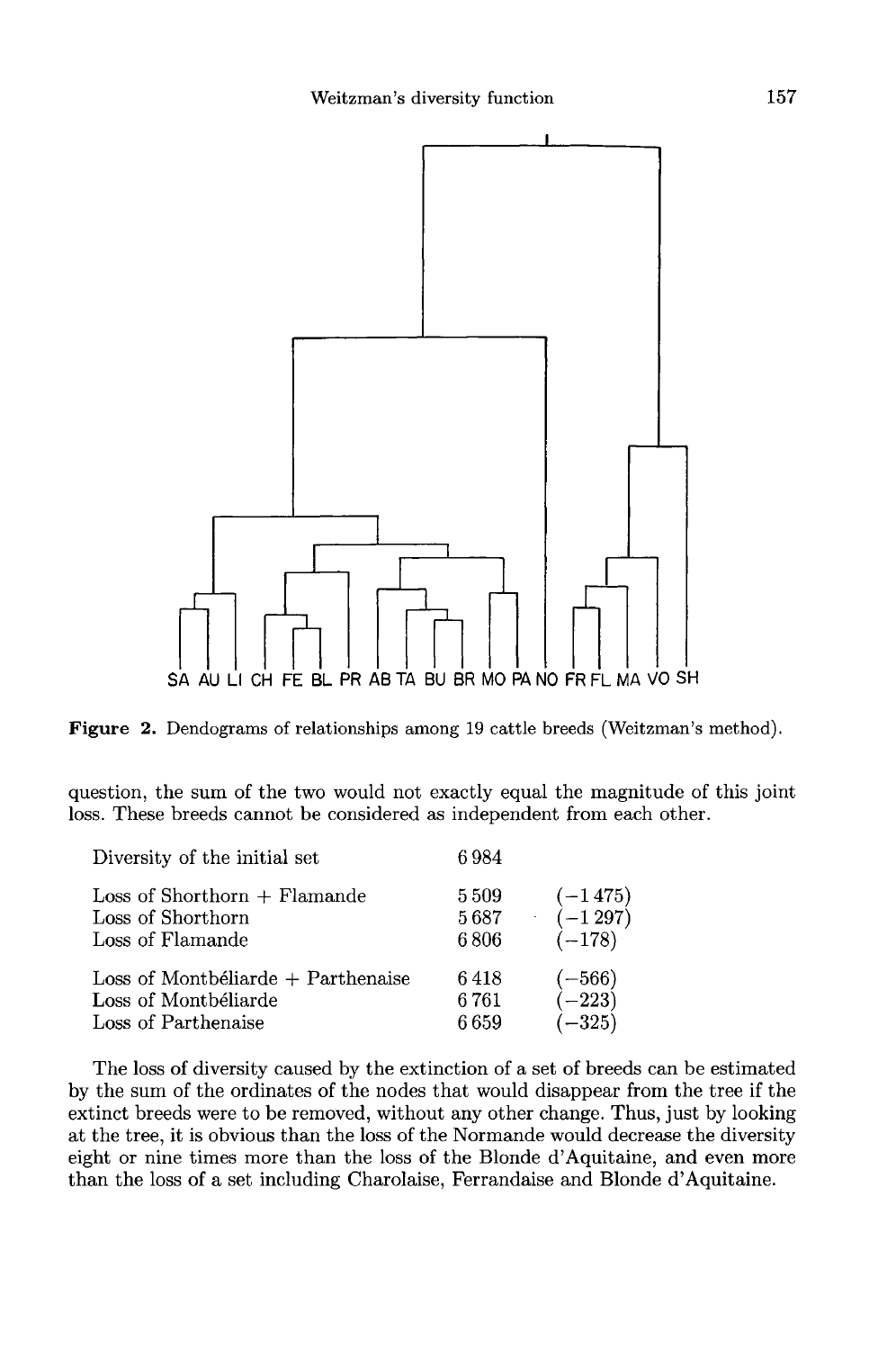#### 3.2. Further considerations on conservation strategies

The algorithm may be applied to evaluate the relative merit of breeds with small or medium population sizes regarding diversity. Let us consider the whole set (say  $Q$ ) of the 18 French cattle breeds analysed in this study, and that (say  $L$ ) of the six largest dairy (Francaise Frisonne, Montb6liarde and Normande) and beef breeds (Blonde d'Aquitaine, Charolaise and Limousine). The relative loss due to keeping those six breeds only is 57.2 %. Now one may ask which is the most interesting breed to select among the rest if any of them has to be preserved. This can be evaluated by considering the relative loss of diversity between  $Q$  and  $L$  plus each of those 12 breeds. Results based on Nei and (Cavalli-Sforza) distances are the following:

| PA 52.3 (56.5)   | MA 53.3 (54.9)   | $TA = 50.9(55.6)$ | SA 43.6 (45.8)   |
|------------------|------------------|-------------------|------------------|
| BR 51.8 (56.0)   | $VO$ 51.7 (55.1) | $AU$ 51.0 (52.3)  | BU 52.1 (57.1)   |
| $FE$ 55.1 (57.8) | PR 52.8 (54.7)   | AB 51.0 (57.2)    | $FL$ 54.1 (56.1) |

The breed providing the lowest loss of diversity is the Salers breed followed by the Aubrac. The ranking is consistent across the two distances used. Although this is only an illustration which would deserve further analysis including additional markers, this example is a significant one as those breeds have been recognized as key hardy breeds for a long time [7].

# 4. DISCUSSION AND CONCLUSION

The method presented provides several results with different degrees of robustness and different potential applications.

As indicated above, the value of diversity possesses a useful property of continuity in distances. The results may be considered as relevant to support decisions affecting the breeds or species to be preserved. The choice would be based only on objective computations, without relying on such subjective characteristics as beauty, interest for future or present generations or any other intrinsic criterium. Experience has shown that it is difficult to base priorities on such criteria.

The Weitzman approach to diversity allows further developments. Weitzman [10] suggests defining a diversity expected after a given period of time, based on the extinction probability of each element of the set considered. If  $n$  elements are endangered,  $2^n$  survival-extinction patterns may occur with given probabilities, and for each pattern the resulting diversity may be calculated. Weitzman then defines a 'marginal diversity' of each element, obtained as the partial derivative of the expected diversity with respect to the extinction probability of this element. The marginal diversity of breed i measures the relative gain in expected diversity (after 50 years say) from improving the survival probability of breed i. In a similar fashion, one could assume that the extinction of a breed can be completely avoided by using cryopreservation and calculate the gain in expected diversity obtained by cryopreserving each endangered breed. Knowing the pairwise genetic distances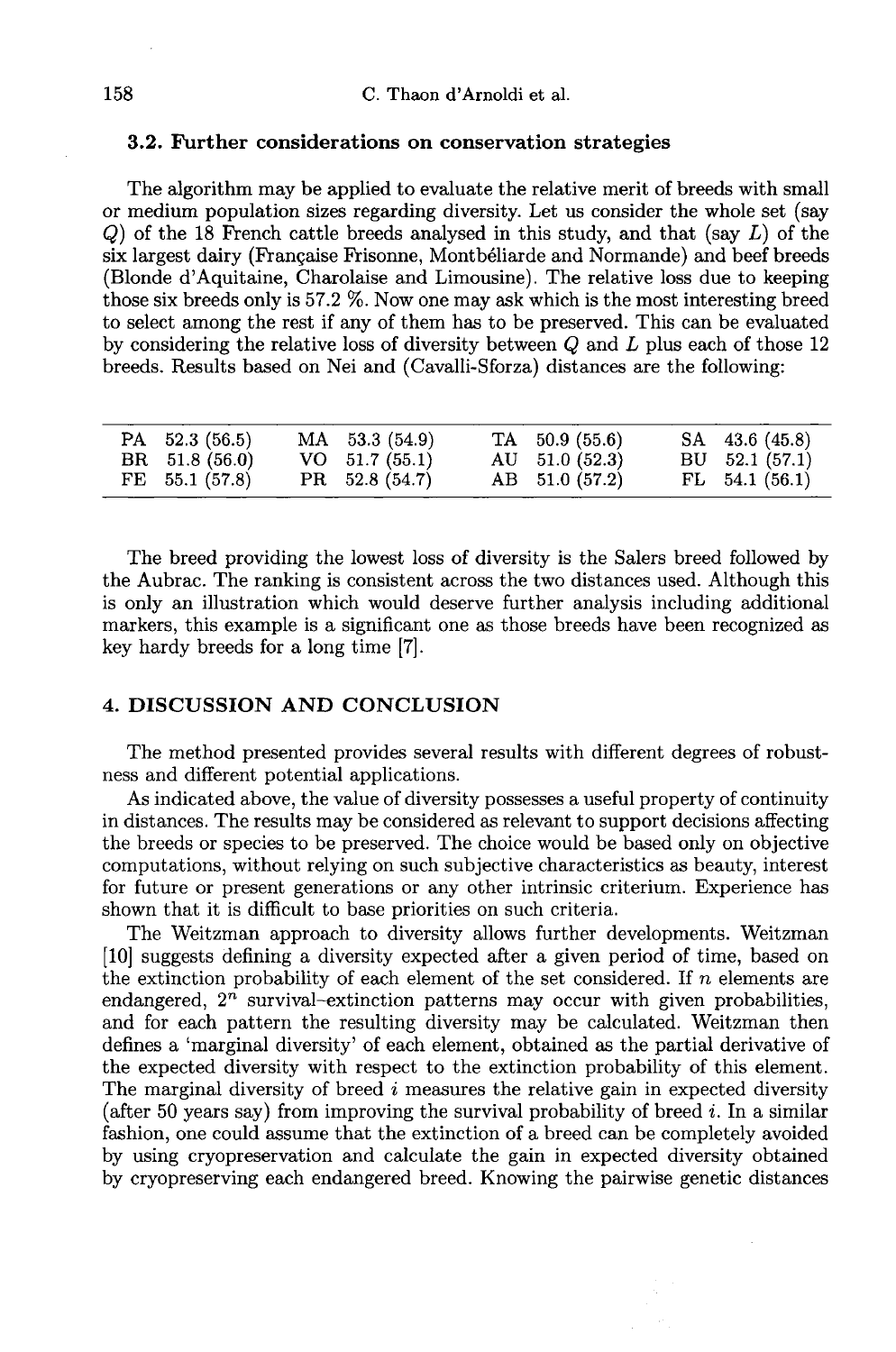and the risk status of a given set of endangered breeds as expressed through their respective probabilities of extinction, an order of priority for a cryopreservation programme could thus be established.

Because diversity is computed recursively, it involves very long calculations when the size  $n$  of the set is larger than 25. The approximation proposed in this study relies on a random choice of the link at each stage of the recursive algorithm, i.e. on sampling trees among the  $2^{n-1}$  possible trees. The procedure can be applied as follows: i) compute V among the elements of S by choosing at each step the link not from the formula in (6), but at random out of the pair of closest neighbours, ii) repeat i) m times such as to generate m different values of  $V$ , iii) take as the estimated value of  $V(S)$  the maximum value of V over all values computed. This can be performed by choosing at random m integers smaller than  $2^{n-1}$ , convert them into their binary expression and use the convention that the link will be the first element if the value is 0 and the second if it is 1. This procedure was tested on a set of 29 cattle breeds using data from Moazami-Goudarzi (pers. comm.). For  $m = 10000$ , the estimated value of V was at least of 13 200 as compared to a real value of 13 722, i.e. bias lower than 4 %. This approximation is quite good regarding the time of computation required by this estimation (20 min) while the complete algorithm needed more than 8 days.

On the other hand, the graphical representation might be sensitive to slight modifications of the distance matrix if the values of diversity are close for certain subsets. Simulation procedures to evaluate the robustness of clades have been proposed by Weitzman [8]. Although the clustering power looks satisfying on the examples we considered, any phylogenetic interpretation of the results should be used with caution. It should also be emphasized that the use made of genetic distances in this approach differs from their use in deriving genealogical trees. Though trees are useful geometric representations of diversity - the diversity function defined above is indeed equal to the total branch length of the corresponding tree they must be considered as telling the evolutionary story that best fits the diversity observed, but not necessarily as telling the 'true' story. In fact, as emphasized by Weitzman [9], there is no need for the elements to have been generated by any real evolutionary phylogeny. This has to be kept in mind particularly when sets of domestic breeds are considered. Given the exchanges known to have occurred in their past histories, domestic breeds are indeed not likely to have resulted from a strict tree-like branching process. Whereas taxonomists are essentially interested in finding the evolutionary story behind a given observed diversity, conservationists, especially breed conservationists, do not need that type of information as they are more concerned with the future evolution of diversity.

The main use of the Weitzman method is to determine preservation strategies. It supposes, however, that the elements of the set considered are and remain distinct. If this constraint can be removed, it may be suggested that certain endangered breeds be amalgamated with other ones. The population size would increase, no additional costs would be engaged, and the direct loss of alleles that results from an extinction could be avoided. Of course, this implies that the breed standards should be relaxed for a while, but it is a dynamic conception of preservation that may offer interesting solutions in some cases.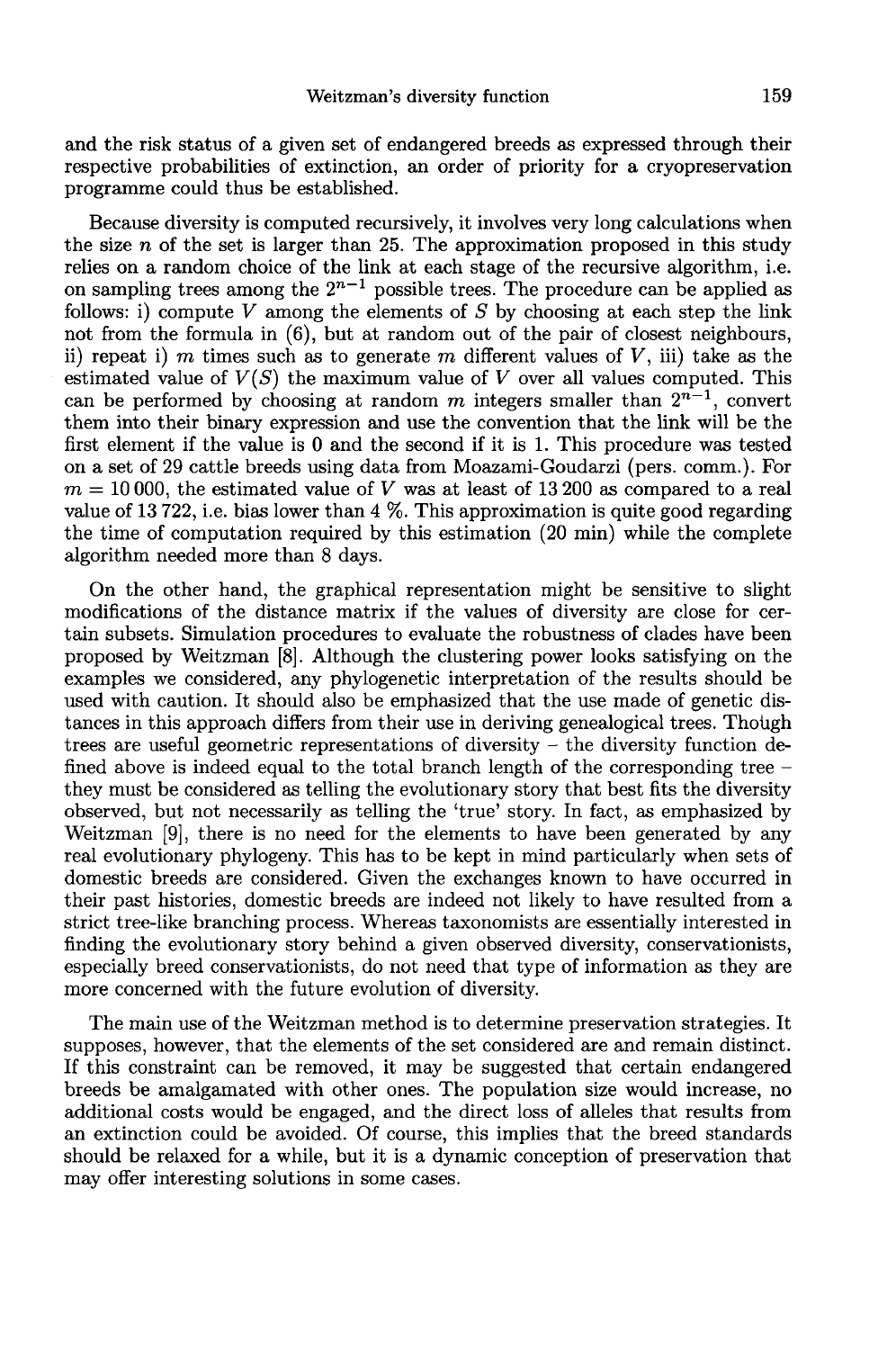C. Thaon d'Arnoldi et al.

Despite the criticisms which can be raised against the Weitzman approach, including that it ignores the differences in within unit variation, it should be kept in mind that it does satisfy certain basic properties which do not always hold with traditional criteria. The principle (1) of 'monotonicity in species' means that the change in diversity  $V(S \setminus i) - V(S)$  due to the loss of some population i is always negative or nil (for  $i$  being a twin element). In contrast, this property does not apply to variance, for it can be easily shown that the total variance of a mixture of populations can increase after some of them are deleted.

#### ACKNOWLEDGMENTS

This work was conducted while Caroline Thaon was on a 'stage de fin d'études' at the Station de génétique quantitative et appliquée (SGQA), Inra, Jouy-en-Josas as a student from the Ecole Polytechnique, Palaiseau. She greatly acknowledges the support of both institutions in making this stay feasible. Special thanks are expressed to F. Grosclaude and K. Moazami-Goudarzi (Laboratoire de génétique biochimique, Jouy-en-Josas) for providing the data on cattle analysed in this study. We are also grateful to C. Dillmann and P. Dubreuil (Inra, Station de génétique vegetale, Le Moulon) and S. Lemarié (Inra-SERD, Grenoble) for having provided additional test-examples, and to Bruce Southey and an anonymous referee for their valuable comments which helped to improve the manuscrit. E. Thompson is also thanked for her English revision of the text.

#### REFERENCES

[1] Cunningham P., Genetic diversity in domestic animals: strategies for conservation and development, in: Miller R.H., Pursel V.G., Norman H.D. (Eds.), XX Biotechnology's Role in the Genetic Improvement of Farm Animals, American Society of Animal Science, Savoy, IL, USA, 1996, pp. 13-23.

[2] Grosclaude F., Aupetit R.Y., Lefebvre J., Mériaux J.C., Essai d'analyse des relations génétiques entre les races bovines frangaises à 1'aide du polymorphisme biochimique, Genet. Sel. Evol. 22 (1990) 317-338.

[3] May R.M., Taxonomy as destiny, Nature 347 (1990) 129-130.

[4] Ollivier L., Génétique et conservation animales, in: Matassino D., Boyazoglu J., Capuccio A. (Eds.), International Symposium on Mediterranean Animal Germplasm and Future Human Challenges, EAAP publication no. 85, Wageningen Pers, Wageningen, 1997, pp. 211-219.

[5] Solow A., Polasky S., Broadus J., On the measurement of biological diversity, J. Environ. Econom. Manag. 24 (1993) 60-68.

[6] Vane-Wright R.I., Humphries C.J., Williams P.H., What to protect? Systematics and the agony of choice, Biol. Cons. 55 (1991) 235-254.

[7] Vissac B., Etude génétique de la race d'Aubrac, in: L'Aubrac, CNRS, Paris, I, 1970, pp. 29-102.

[8] Weitzman M., A reduced form approach to maximum likelihood estimation of evolutionary trees, Harvard Institute of Economic Research, Paper No. 1569, 1991.

[9] Weitzman M., On diversity, Quart. J. Econ. 107 (1992) 363-405.

[10] Weitzman M., What to preserve? An application of diversity theory to crane conservation, Quarter. J. Econ. 108 (1993) 157-183.